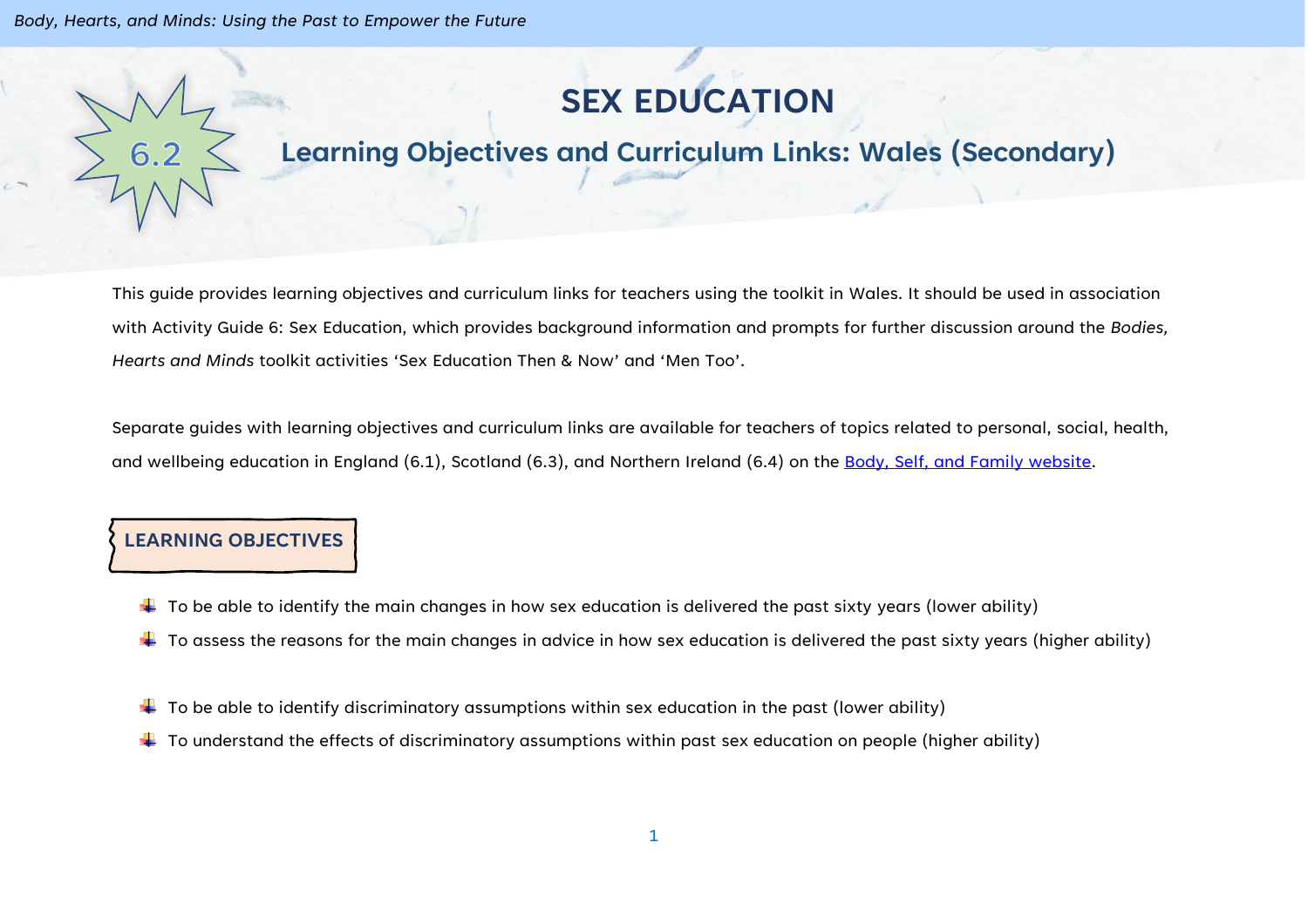- $\ddotplus$  To understand where to get further advice on sex, contraception, and safe sex practices (lower ability)
- $\ddotplus$  To assess the reliability of different types of advice on sex, contraception, and safe sex practices (higher ability)

## **HOW DOES THIS ACTIVITY LINK TO THE CURRICULUM?**

### **Health and well-being (Wales)**

| How we process and respond to our experiences affects our mental health and emotional well-being                      |                                                                                                                                                                     |  |
|-----------------------------------------------------------------------------------------------------------------------|---------------------------------------------------------------------------------------------------------------------------------------------------------------------|--|
| <b>Progression step 4</b>                                                                                             | <b>Progression step 5</b>                                                                                                                                           |  |
| I can reflect and learn from the past in order to anticipate and<br>prepare myself and others for future experiences. | can respond to current experiences, as well as reflect, and learn<br>from the past, in order to anticipate and prepare myself and<br>others for future experiences. |  |

| Our decision-making impacts on the quality of our lives and the lives of others                          |                                                                                                                            |  |
|----------------------------------------------------------------------------------------------------------|----------------------------------------------------------------------------------------------------------------------------|--|
| <b>Progression step 4</b>                                                                                | <b>Progression step 5</b>                                                                                                  |  |
| I can research, examine and evaluate a range of evidence to<br>make considered and informed decisions.   |                                                                                                                            |  |
| I can consider relevant factors and implications when making<br>decisions individually and collectively. | can critically evaluate factors and implications, including risks,<br>when making decisions individually and collectively. |  |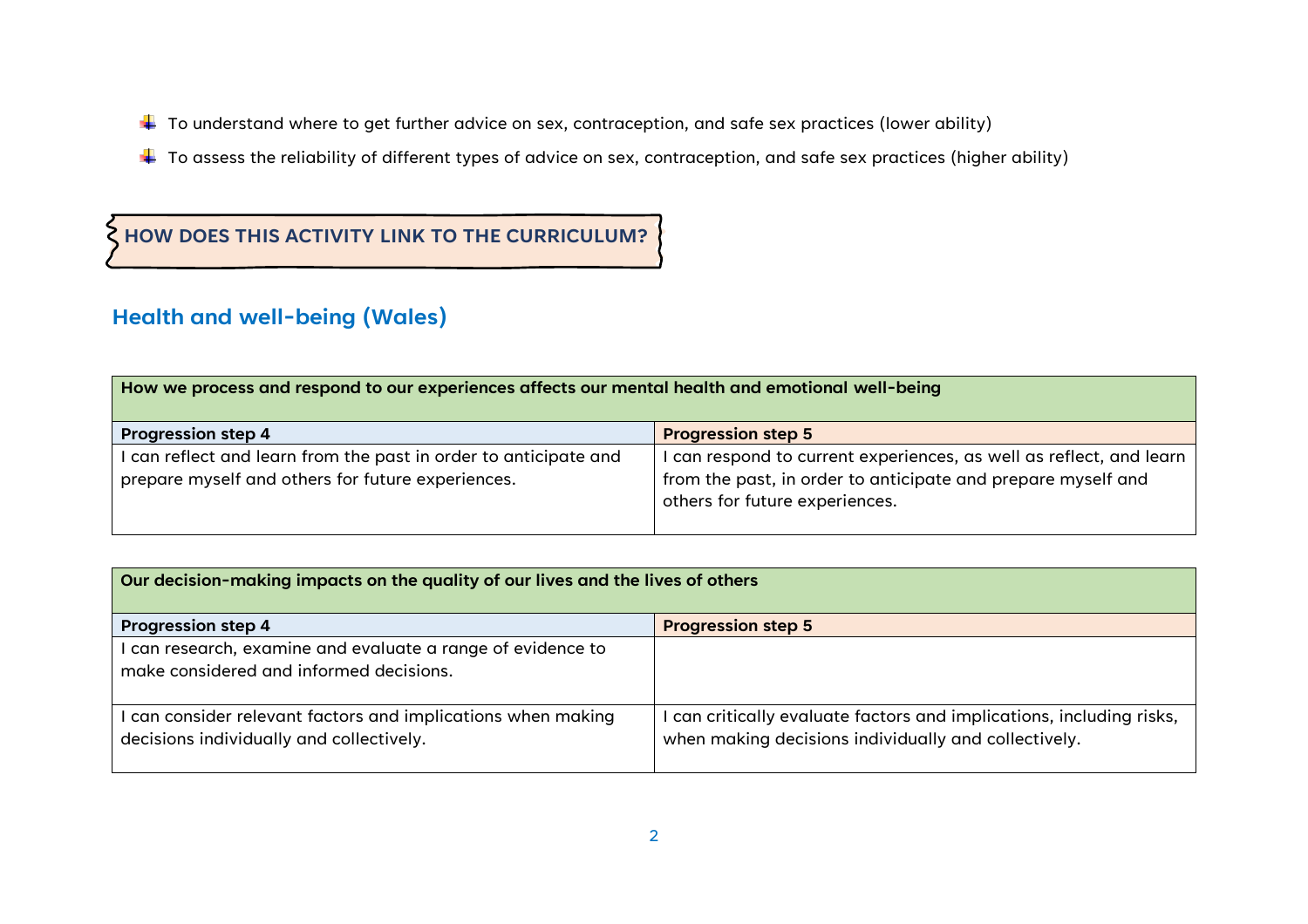| I can anticipate, assess and manage risks. | $\perp$ I can critically evaluate factors and implications, including risks, |
|--------------------------------------------|------------------------------------------------------------------------------|
|                                            | when making decisions individually and collectively.                         |
|                                            |                                                                              |

| How we engage with social influences shapes who we are and affects our health and well-being                                        |                                                                                                                                                                                  |
|-------------------------------------------------------------------------------------------------------------------------------------|----------------------------------------------------------------------------------------------------------------------------------------------------------------------------------|
| <b>Progression step 4</b>                                                                                                           | <b>Progression step 5</b>                                                                                                                                                        |
| have a developing awareness of how rules, norms and<br>behaviours become established within groups and at times go<br>unchallenged. | I have an understanding of the complexities of groups and<br>situations, the interactions that take place within and between<br>them, and their effect on those exposed to them. |
| can evaluate how my values, attitudes and identity are shaped<br>by the groups and social influences with which I interact.         | I can recognise and understand how<br>people's values, attitudes and identity are shaped by different<br>groups and influences.                                                  |
|                                                                                                                                     | I can promote positive attitudes and values, and, where<br>appropriate, I can challenge harmful ones.                                                                            |

| Healthy relationships are fundamental to our well-being                    |                                                                                                                                                                        |
|----------------------------------------------------------------------------|------------------------------------------------------------------------------------------------------------------------------------------------------------------------|
| <b>Progression step 4</b>                                                  | <b>Progression step 5</b>                                                                                                                                              |
| can show a developing awareness of the complex nature of<br>relationships. | I can show an understanding of the complex nature of<br>relationships in a range of contexts and an understanding of how<br>they are influenced by a range of factors. |